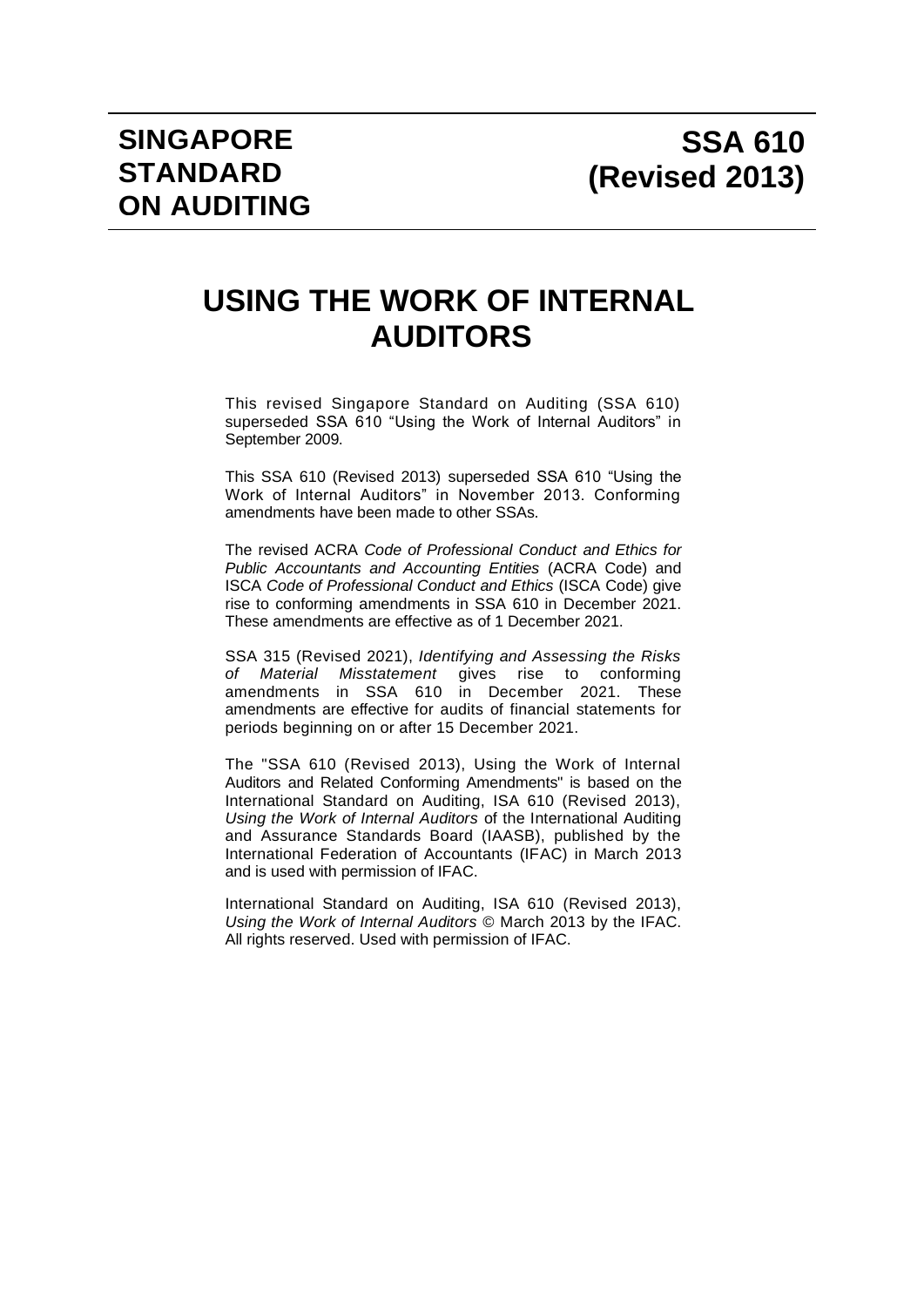# **SINGAPORE STANDARD ON AUDITING 610 (REVISED 2013) USING THE WORK OF INTERNAL AUDITORS**

(Effective for audits of financial statements for periods beginning on or after 15 December 2021)

# **CONTENTS**

Paragraph

| <b>Introduction</b>                                                                                                   |           |
|-----------------------------------------------------------------------------------------------------------------------|-----------|
| Scope of this SSA                                                                                                     | 1-5       |
| Relationship between SSA 315 (Revised 2021) and SSA 610 (Revised 2013)                                                | $6 - 10$  |
| The External Auditor's Responsibility for the Audit                                                                   | 11        |
| <b>Effective Date</b>                                                                                                 | 12        |
| <b>Objectives</b>                                                                                                     | 13        |
| <b>Definitions</b>                                                                                                    | 14        |
| <b>Requirements</b>                                                                                                   |           |
| Determining Whether, in Which Areas, and to What Extent the Work of the Internal Audit<br><b>Function Can Be Used</b> | $15 - 20$ |
| Using the Work of the Internal Audit Function                                                                         | $21 - 25$ |
| Determining Whether, in Which Areas, and to What Extent Internal Auditors Can Be Used<br>to Provide Direct Assistance | 26-32     |
| Using Internal Auditors to Provide Direct Assistance                                                                  | $33 - 35$ |
| Documentation                                                                                                         | 36-37     |
| <b>Application and Other Explanatory Material</b>                                                                     |           |
| Definition of Internal Audit Function                                                                                 | $A1-A4$   |
| Determining Whether, in Which Areas, and to What Extent the Work of the Internal Audit<br><b>Function Can Be Used</b> | A5-A23    |
| Using the Work of the Internal Audit Function                                                                         | A24-A30   |
| Determining Whether, in Which Areas, and to What Extent Internal Auditors Can Be Used<br>to Provide Direct Assistance | A31-A39   |
| Using Internal Auditors to Provide Direct Assistance                                                                  | A40-A41   |

Singapore Standard on Auditing (SSA) 610 (Revised 2013), *Using the Work of Internal Auditors*, should be read in conjunction with SSA 200, *Overall Objectives of the Independent Auditor and the Conduct of an Audit in Accordance with Singapore Standards on Auditing*.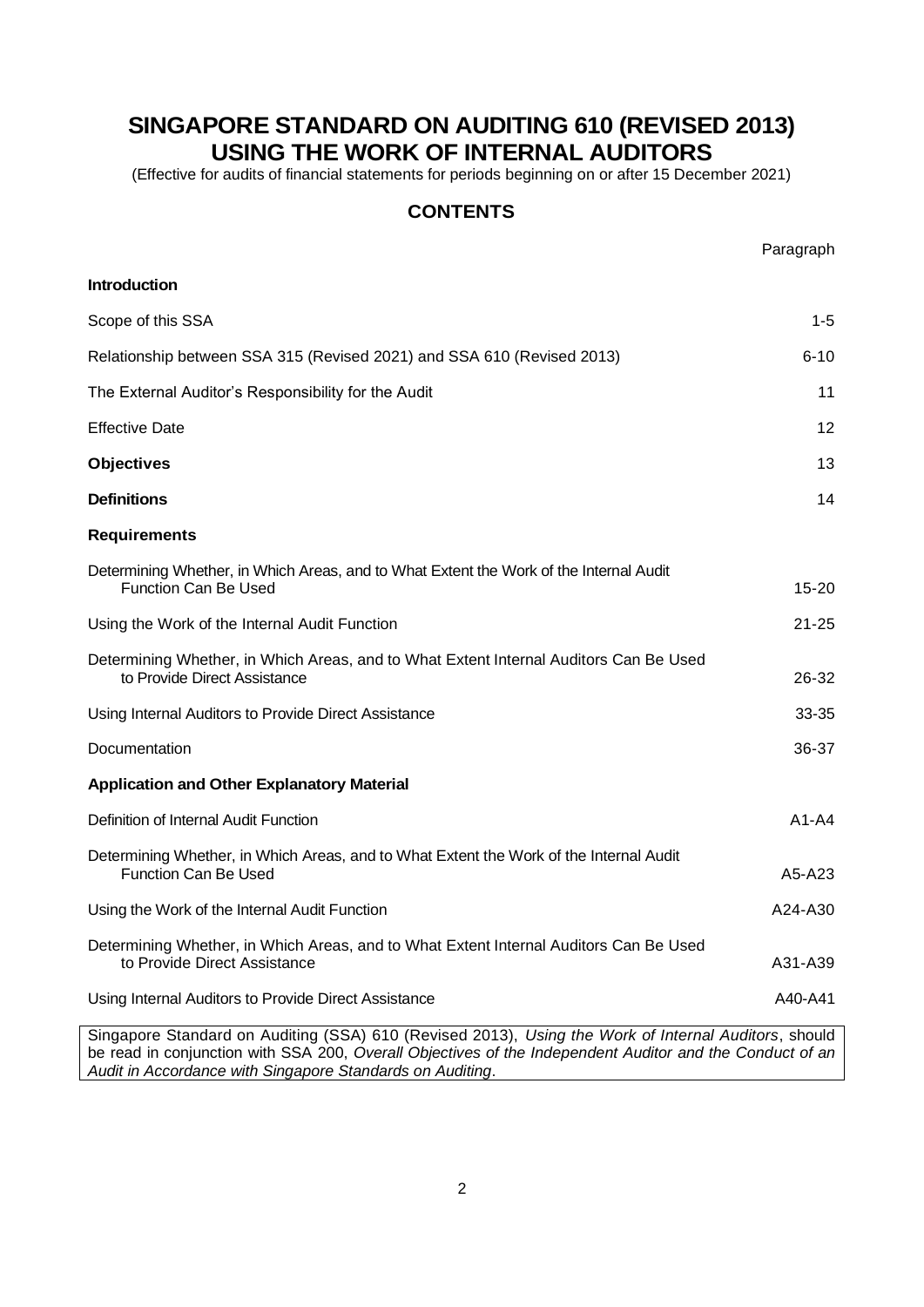# **SINGAPORE STANDARD ON AUDITING**

# **Foreword**

This Standard is based on International Standard on Auditing 610 (Revised 2013).

# **Introduction**

### **Scope of this SSA**

- 1. This Singapore Standard on Auditing (SSA) deals with the external auditor's responsibilities if using the work of internal auditors. This includes (a) using the work of the internal audit function in obtaining audit evidence and (b) using internal auditors to provide direct assistance under the direction, supervision and review of the external auditor.
- 2. This SSA does not apply if the entity does not have an internal audit function. (Ref: Para. A2)
- 3. If the entity has an internal audit function, the requirements in this SSA relating to using the work of that function do not apply if:
	- (a) The responsibilities and activities of the function are not relevant to the audit; or
	- (b) Based on the auditor's preliminary understanding of the function obtained as a result of procedures performed under SSA 315 (Revised 2021) 1 , the external auditor does not expect to use the work of the function in obtaining audit evidence.

Nothing in this SSA requires the external auditor to use the work of the internal audit function to modify the nature or timing, or reduce the extent, of audit procedures to be performed directly by the external auditor; it remains a decision of the external auditor in establishing the overall audit strategy.

- 4. Furthermore, the requirements in this SSA relating to direct assistance do not apply if the external auditor does not plan to use internal auditors to provide direct assistance.
- 5. In some jurisdictions, the external auditor may be prohibited, or restricted to some extent, by law or regulation from using the work of the internal audit function or using internal auditors to provide direct assistance. The SSAs do not override laws or regulations that govern an audit of financial statements<sup>2</sup>. Such prohibitions or restrictions will therefore not prevent the external auditor from complying with the SSAs. (Ref: Para. A31)

# **Relationship between SSA 315 (Revised 2021) and SSA 610 (Revised 2013)**

6. Many entities establish internal audit functions as part of their internal control and governance structures. The objectives and scope of an internal audit function, the nature of its responsibilities and its organizational status, including the function's authority and accountability, vary widely and

<sup>1</sup> SSA 315 (Revised 2021), "*Identifying and Assessing the Risks of Material Misstatement".*

<sup>2</sup> SSA 200, "*Overall Objectives of the Independent Auditor and the Conduct of an Audit in Accordance with Singapore Standards on Auditing*," paragraph A55.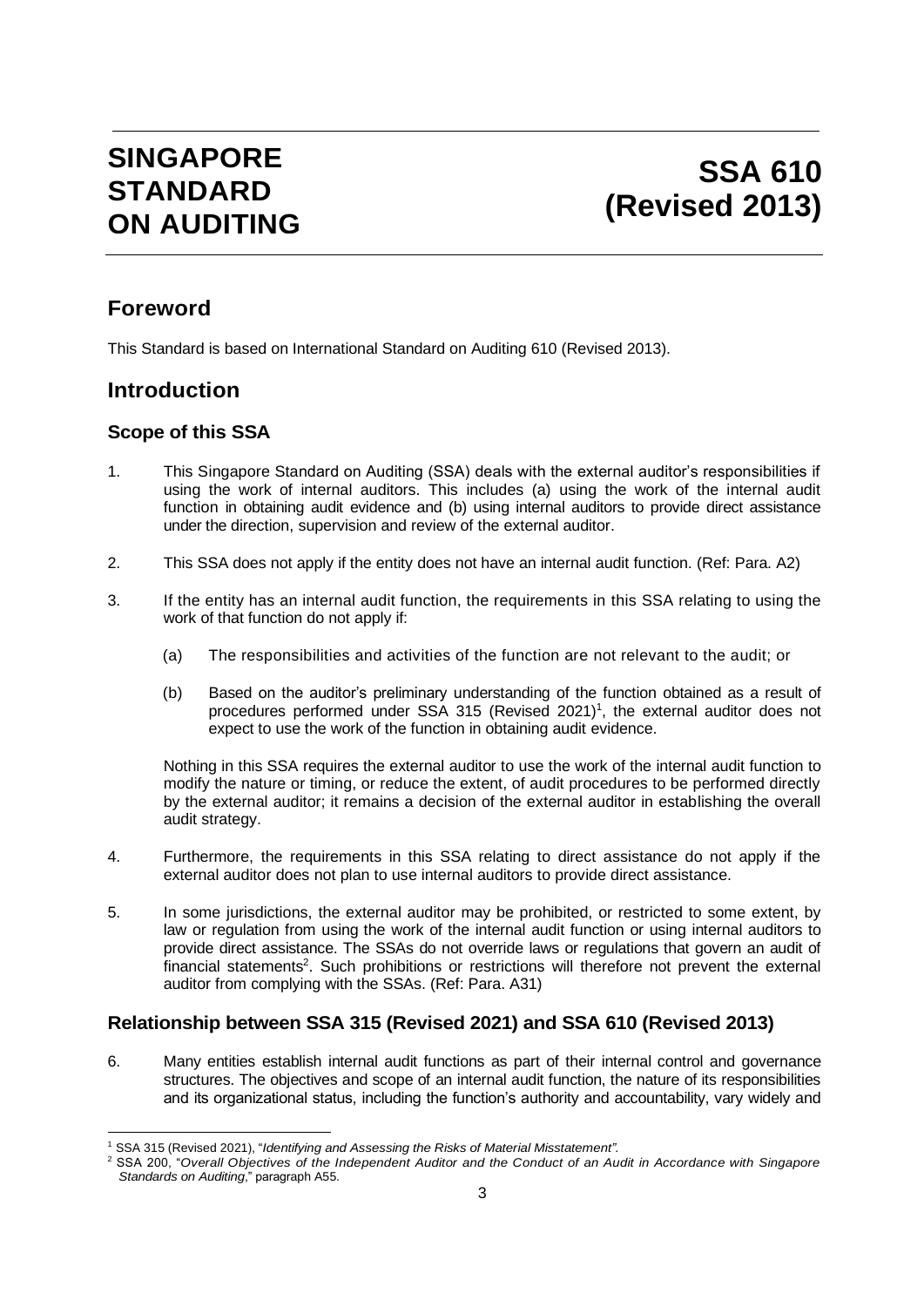depend on the size and structure of the entity and the requirements of management and, where applicable, those charged with governance.

- 7. SSA 315 (Revised 2021) addresses how the knowledge and experience of the internal audit function can inform the external auditor's understanding of the entity and its environment, the applicable financial reporting framework and the entity's system of internal control, and identification and assessment of risks of material misstatement. SSA 315 (Revised 2021)<sup>3</sup> also explains how effective communication between the internal and external auditors also creates an environment in which the external auditor can be informed of significant matters that may affect the external auditor's work.
- 8. Depending on whether the internal audit function's organizational status and relevant policies and procedures adequately support the objectivity of the internal auditors, the level of competency of the internal audit function, and whether the function applies a systematic and disciplined approach, the external auditor may also be able to use the work of the internal audit function in a constructive and complementary manner. This SSA addresses the external auditor's responsibilities when, based on the external auditor's preliminary understanding of the internal audit function obtained as a result of procedures performed under SSA 315 (Revised 2021), the external auditor expects to use the work of the internal audit function as part of the audit evidence obtained<sup>4</sup>. Such use of that work modifies the nature or timing, or reduces the extent, of audit procedures to be performed directly by the external auditor.
- 9. In addition, this SSA also addresses the external auditor's responsibilities if considering using internal auditors to provide direct assistance under the direction, supervision and review of the external auditor.
- 10. There may be individuals in an entity that perform procedures similar to those performed by an internal audit function. However, unless performed by an objective and competent function that applies a systematic and disciplined approach, including quality control, such procedures would be considered internal controls and obtaining evidence regarding the effectiveness of such controls would be part of the auditor's responses to assessed risks in accordance with SSA 330<sup>5</sup> .

### **The External Auditor's Responsibility for the Audit**

11. The external auditor has sole responsibility for the audit opinion expressed, and that responsibility is not reduced by the external auditor's use of the work of the internal audit function or internal auditors to provide direct assistance on the engagement. Although they may perform audit procedures similar to those performed by the external auditor, neither the internal audit function nor the internal auditors are independent of the entity as is required of the external auditor in an audit of financial statements in accordance with SSA 200<sup>6</sup>. This SSA, therefore, defines the conditions that are necessary for the external auditor to be able to use the work of internal auditors. It also defines the necessary work effort to obtain sufficient appropriate evidence that the work of the internal audit function, or internal auditors providing direct assistance, is adequate for the purposes of the audit. The requirements are designed to provide a framework for the external auditor's judgments regarding the use of the work of internal auditors to prevent over or undue use of such work.

# **Effective Date**

12. This SSA is effective for audits of financial statements for periods beginning on or after 15 December 2021.

<sup>&</sup>lt;sup>3</sup> SSA 315 (Revised 2021), paragraph A118.

See paragraphs 15–25.

<sup>5</sup> SSA 330, "*The Auditor's Responses to Assessed Risks".*

<sup>6</sup> SSA 200, paragraph 14.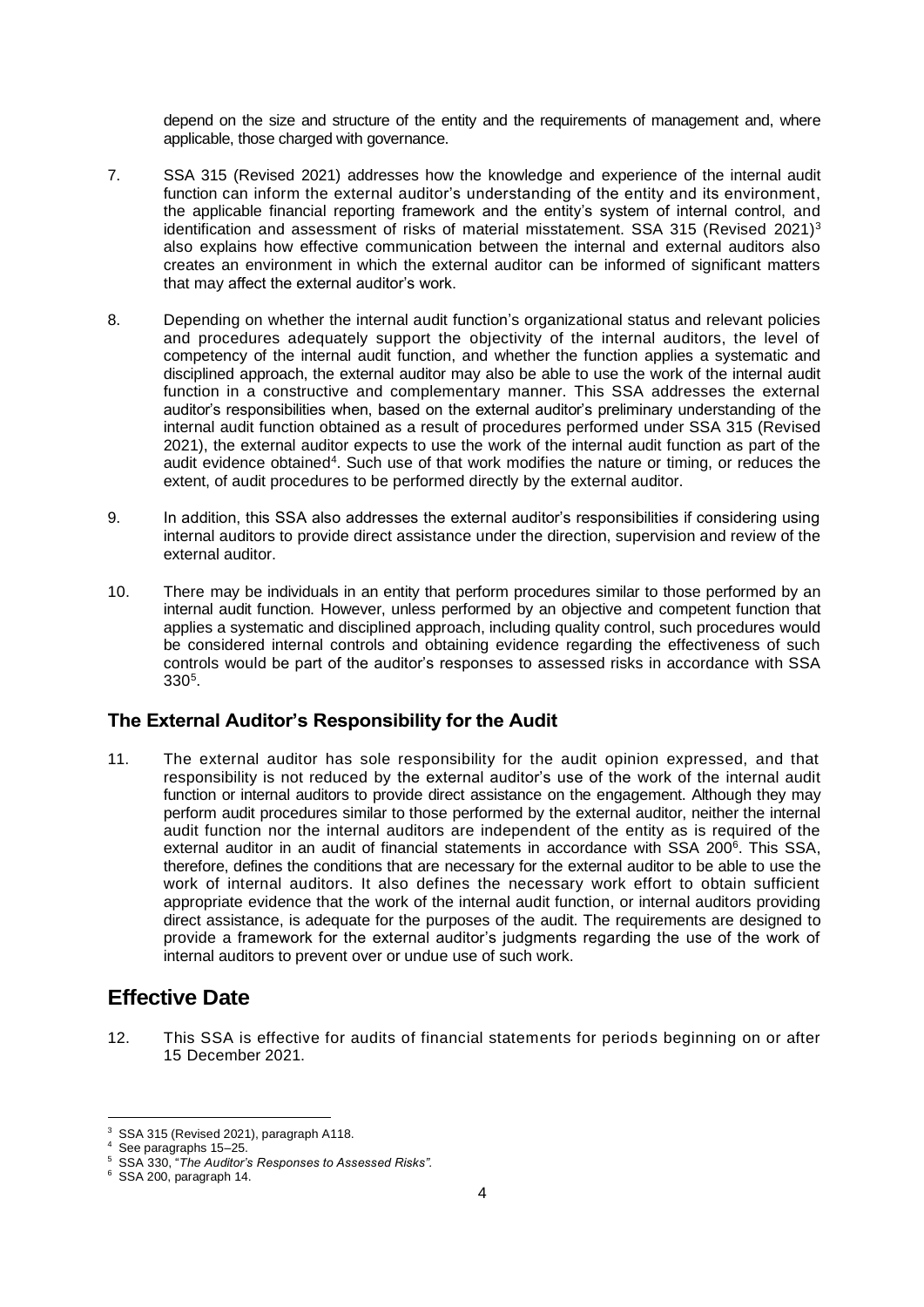# **Objectives**

- 13. The objectives of the external auditor, where the entity has an internal audit function and the external auditor expects to use the work of the function to modify the nature or timing, or reduce the extent, of audit procedures to be performed directly by the external auditor, or to use internal auditors to provide direct assistance, are:
	- (a) To determine whether the work of the internal audit function or direct assistance from internal auditors can be used, and if so, in which areas and to what extent; and having made that determination:
	- (b) If using the work of the internal audit function, to determine whether that work is adequate for purposes of the audit; and
	- (c) If using internal auditors to provide direct assistance, to appropriately direct, supervise and review their work.

# **Definitions**

- 14. For purposes of the SSAs, the following terms have the meanings attributed below:
	- (a) Internal audit function A function of an entity that performs assurance and consulting activities designed to evaluate and improve the effectiveness of the entity's governance, risk management and internal control processes. (Ref: Para. A1–A4)
	- (b) Direct assistance The use of internal auditors to perform audit procedures under the direction, supervision and review of the external auditor.

# **Requirements**

## **Determining Whether, in Which Areas, and to What Extent the Work of the Internal Audit Function Can Be Used**

#### *Evaluating the Internal Audit Function*

- 15. The external auditor shall determine whether the work of the internal audit function can be used for purposes of the audit by evaluating the following:
	- (a) The extent to which the internal audit function's organizational status and relevant policies and procedures support the objectivity of the internal auditors; (Ref: Para. A5–A9)
	- (b) The level of competence of the internal audit function; and (Ref: Para. A5–A9)
	- (c) Whether the internal audit function applies a systematic and disciplined approach, including quality control. (Ref: Para. A10–A11)
- 16. The external auditor shall not use the work of the internal audit function if the external auditor determines that:
	- (a) The function's organizational status and relevant policies and procedures do not adequately support the objectivity of internal auditors;
	- (b) The function lacks sufficient competence; or
	- (c) The function does not apply a systematic and disciplined approach, including quality control. (Ref: Para. A12–A14)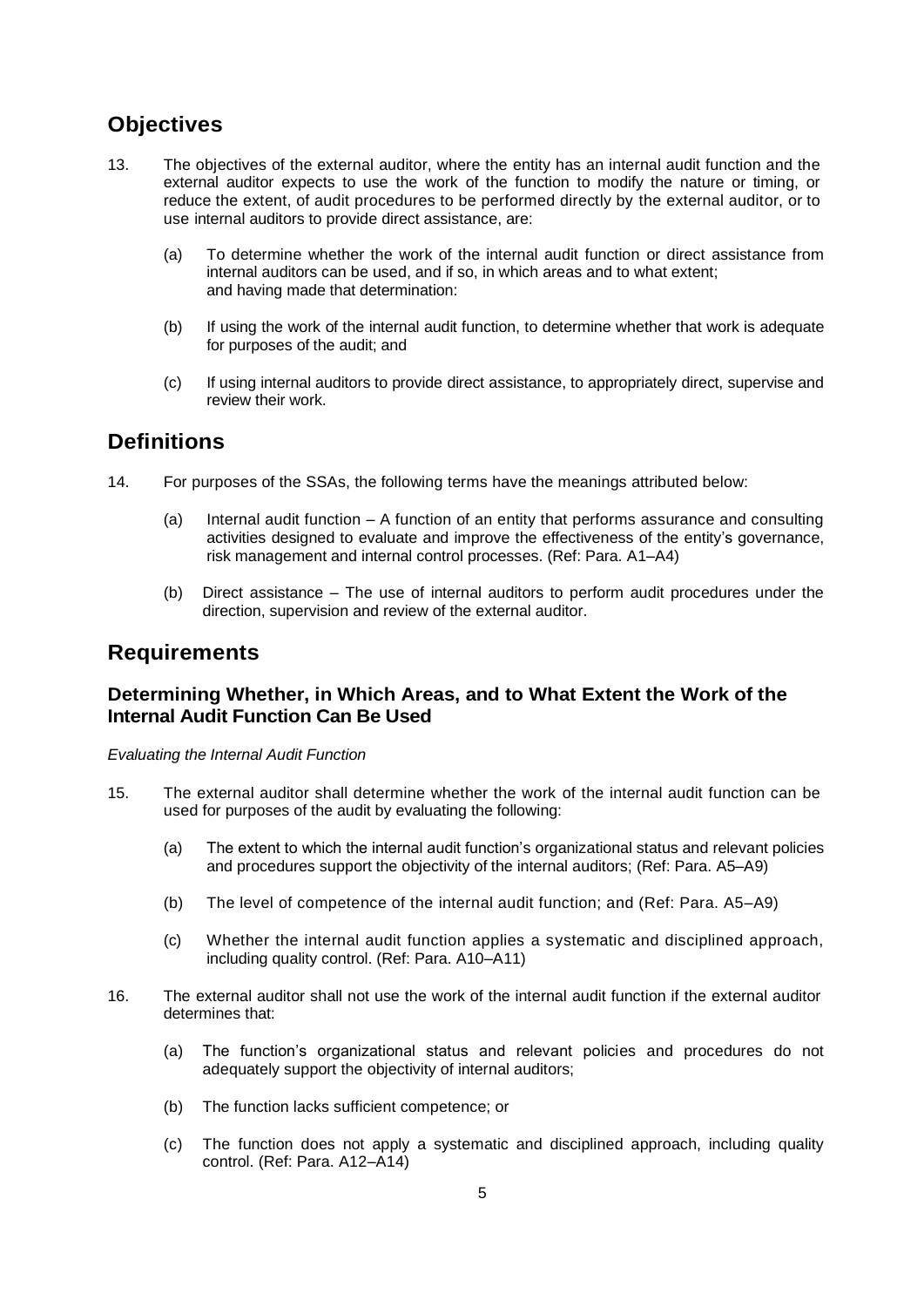#### *Determining the Nature and Extent of Work of the Internal Audit Function that Can Be Used*

- 17. As a basis for determining the areas and the extent to which the work of the internal audit function can be used, the external auditor shall consider the nature and scope of the work that has been performed, or is planned to be performed, by the internal audit function and its relevance to the external auditor's overall audit strategy and audit plan. (Ref: Para. A15–A17)
- 18. The external auditor shall make all significant judgments in the audit engagement and, to prevent undue use of the work of the internal audit function, shall plan to use less of the work of the function and perform more of the work directly: (Ref: Para. A15–A17)
	- (a) The more judgment is involved in:
		- (i) Planning and performing relevant audit procedures; and
		- (ii) Evaluating the audit evidence gathered; (Ref: Para. A18–A19)
	- (b) The higher the assessed risk of material misstatement at the assertion level, with special consideration given to risks identified as significant; (Ref: Para. A20–A22)
	- (c) The less the internal audit function's organizational status and relevant policies and procedures adequately support the objectivity of the internal auditors; and
	- (d) The lower the level of competence of the internal audit function.
- 19. The external auditor shall also evaluate whether, in aggregate, using the work of the internal audit function to the extent planned would still result in the external auditor being sufficiently involved in the audit, given the external auditor's sole responsibility for the audit opinion expressed. (Ref: Para. A15–A22)
- 20. The external auditor shall, in communicating with those charged with governance an overview of the planned scope and timing of the audit in accordance with SSA 260 $^7$ , communicate how the external auditor has planned to use the work of the internal audit function. (Ref: Para. A23)

#### **Using the Work of the Internal Audit Function**

- 21. If the external auditor plans to use the work of the internal audit function, the external auditor shall discuss the planned use of its work with the function as a basis for coordinating their respective activities. (Ref: Para. A24–A26)
- 22. The external auditor shall read the reports of the internal audit function relating to the work of the function that the external auditor plans to use to obtain an understanding of the nature and extent of audit procedures it performed and the related findings.
- 23. The external auditor shall perform sufficient audit procedures on the body of work of the internal audit function as a whole that the external auditor plans to use to determine its adequacy for purposes of the audit, including evaluating whether:
	- (a) The work of the function had been properly planned, performed, supervised, reviewed and documented;
	- (b) Sufficient appropriate evidence had been obtained to enable the function to draw reasonable conclusions; and

<sup>7</sup> SSA 260, "*Communication with Those Charged with Governance*," paragraph 15.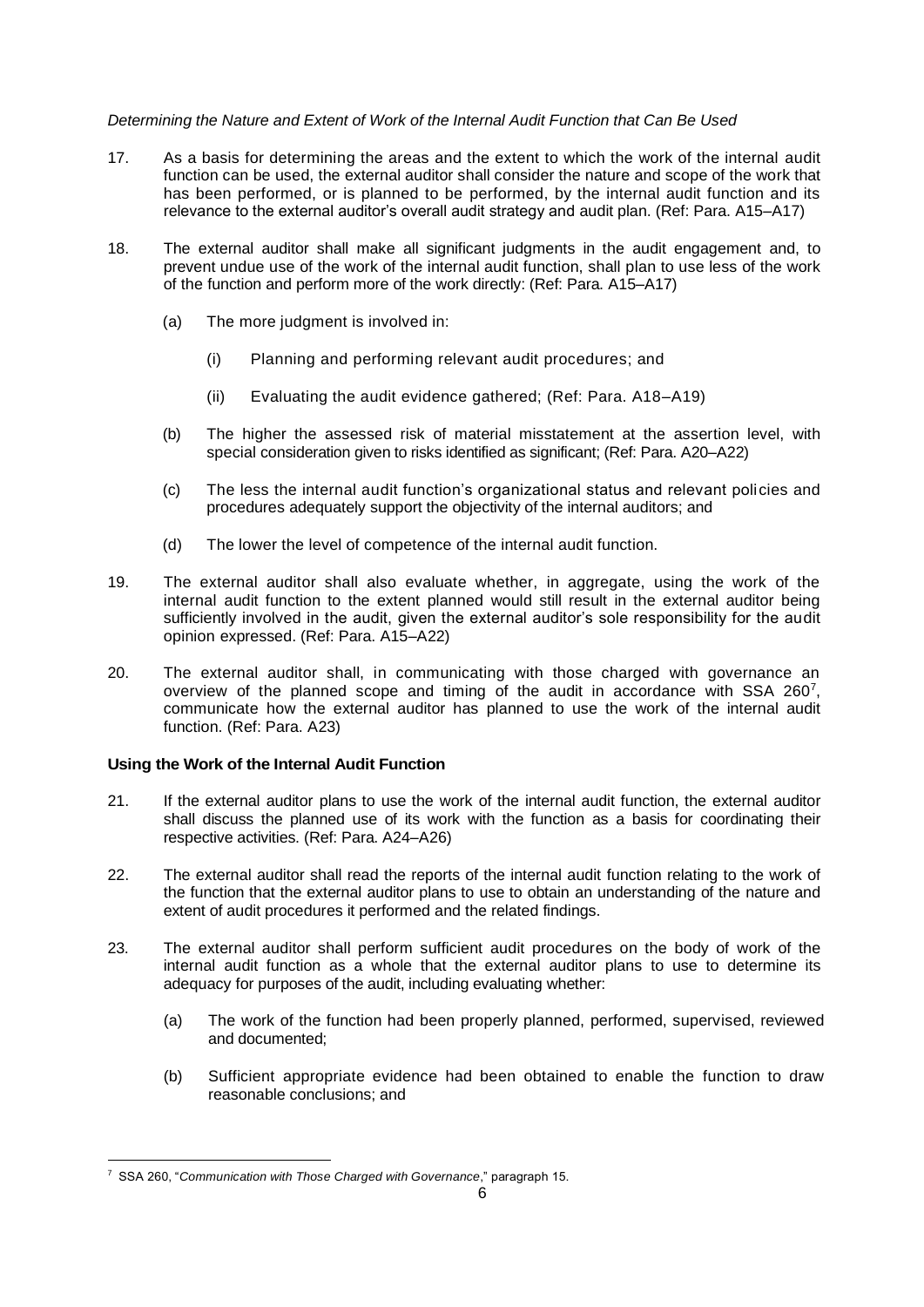- (c) Conclusions reached are appropriate in the circumstances and the reports prepared by the function are consistent with the results of the work performed. (Ref: Para. A27–A30)
- 24. The nature and extent of the external auditor's audit procedures shall be responsive to the external auditor's evaluation of:
	- (a) The amount of judgment involved;
	- (b) The assessed risk of material misstatement;
	- (c) The extent to which the internal audit function's organizational status and relevant policies and procedures support the objectivity of the internal auditors; and
	- (d) The level of competence of the function<sup>8</sup>; (Ref: Para. A27–A29)

and shall include reperformance of some of the work. (Ref: Para. A30)

25. The external auditor shall also evaluate whether the external auditor's conclusions regarding the internal audit function in paragraph 15 of this SSA and the determination of the nature and extent of use of the work of the function for purposes of the audit in paragraphs 18–19 of this SSA remain appropriate.

### **Determining Whether, in Which Areas, and to What Extent Internal Auditors Can Be Used to Provide Direct Assistance**

*Determining Whether Internal Auditors Can Be Used to Provide Direct Assistance for Purposes of the Audit*

- 26. The external auditor may be prohibited by law or regulation from obtaining direct assistance from internal auditors. If so, paragraphs 27–35 and 37 do not apply. (Ref: Para. A31)
- 27. If using internal auditors to provide direct assistance is not prohibited by law or regulation, and the external auditor plans to use internal auditors to provide direct assistance on the audit, the external auditor shall evaluate the existence and significance of threats to objectivity and the level of competence of the internal auditors who will be providing such assistance. The external auditor's evaluation of the existence and significance of threats to the internal auditors' objectivity shall include inquiry of the internal auditors regarding interests and relationships that may create a threat to their objectivity. (Ref: Para. A32–A34)
- 28. The external auditor shall not use an internal auditor to provide direct assistance if:
	- (a) There are significant threats to the objectivity of the internal auditor; or
	- (b) The internal auditor lacks sufficient competence to perform the proposed work. (Ref: Para. A32–A34)

<sup>&</sup>lt;sup>8</sup> See paragraph 18.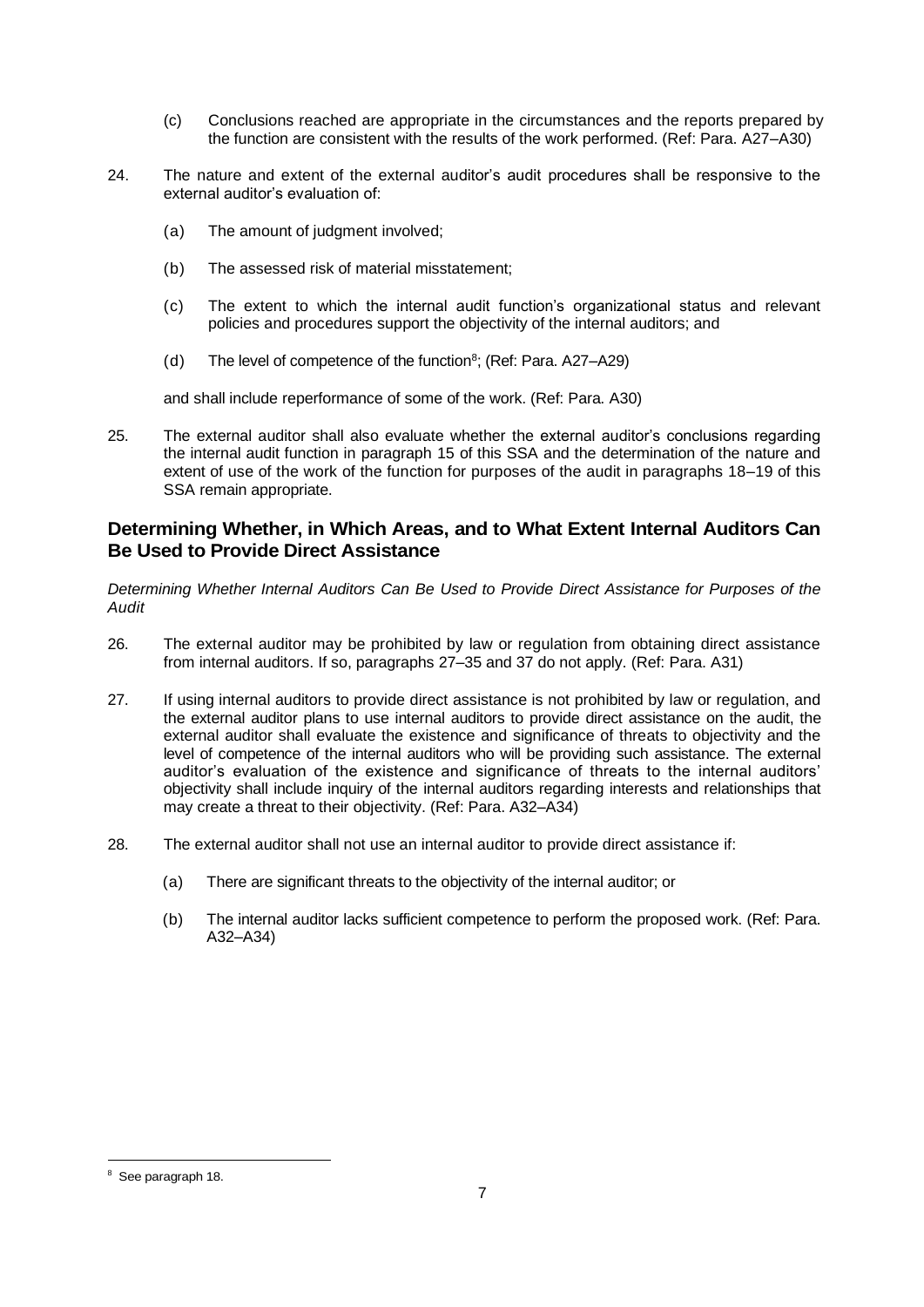#### *Determining the Nature and Extent of Work that Can Be Assigned to Internal Auditors Providing Direct Assistance*

- 29. In determining the nature and extent of work that may be assigned to internal auditors and the nature, timing and extent of direction, supervision and review that is appropriate in the circumstances, the external auditor shall consider:
	- (a) The amount of judgment involved in:
		- (i) Planning and performing relevant audit procedures; and
		- (ii) Evaluating the audit evidence gathered;
	- (b) The assessed risk of material misstatement; and
	- (c) The external auditor's evaluation of the existence and significance of threats to the objectivity and level of competence of the internal auditors who will be providing such assistance. (Ref: Para. A35–A39)
- 30. The external auditor shall not use internal auditors to provide direct assistance to perform procedures that:
	- (a) Involve making significant judgments in the audit; (Ref: Para. A19)
	- (b) Relate to higher assessed risks of material misstatement where the judgment required in performing the relevant audit procedures or evaluating the audit evidence gathered is more than limited; (Ref: Para. A38)
	- (c) Relate to work with which the internal auditors have been involved and which has already been, or will be, reported to management or those charged with governance by the internal audit function; or
	- (d) Relate to decisions the external auditor makes in accordance with this SSA regarding the internal audit function and the use of its work or direct assistance. (Ref: Para. A35–A39)
- 31. Having appropriately evaluated whether and, if so, to what extent internal auditors can be used to provide direct assistance on the audit, the external auditor shall, in communicating with those charged with governance an overview of the planned scope and timing of the audit in accordance with SSA 260<sup>9</sup>, communicate the nature and extent of the planned use of internal auditors to provide direct assistance so as to reach a mutual understanding that such use is not excessive in the circumstances of the engagement. (Ref: Para. A39)
- 32. The external auditor shall evaluate whether, in aggregate, using internal auditors to provide direct assistance to the extent planned, together with the planned use of the work of the internal audit function, would still result in the external auditor being sufficiently involved in the audit, given the external auditor's sole responsibility for the audit opinion expressed.

### **Using Internal Auditors to Provide Direct Assistance**

- 33. Prior to using internal auditors to provide direct assistance for purposes of the audit, the external auditor shall:
	- (a) Obtain written agreement from an authorized representative of the entity that the internal auditors will be allowed to follow the external auditor's instructions, and that the entity will not intervene in the work the internal auditor performs for the external auditor; and

<sup>9</sup> SSA 260, paragraph 15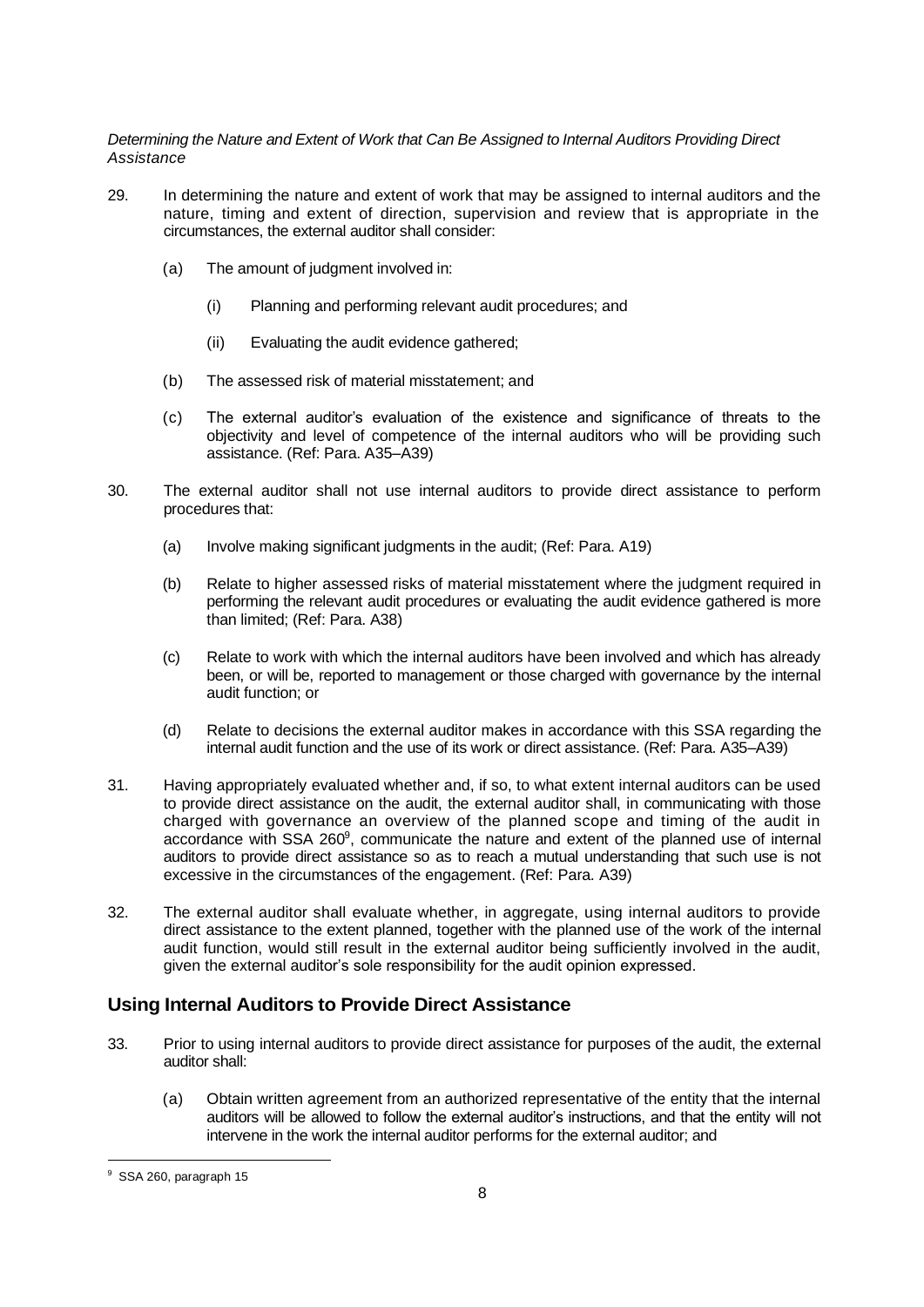- (b) Obtain written agreement from the internal auditors that they will keep confidential specific matters as instructed by the external auditor and inform the external auditor of any threat to their objectivity.
- 34. The external auditor shall direct, supervise and review the work performed by internal auditors on the engagement in accordance with SSA 220<sup>10</sup>. In so doing:
	- (a) The nature, timing and extent of direction, supervision, and review shall recognize that the internal auditors are not independent of the entity and be responsive to the outcome of the evaluation of the factors in paragraph 29 of this SSA; and
	- (b) The review procedures shall include the external auditor checking back to the underlying audit evidence for some of the work performed by the internal auditors.

The direction, supervision and review by the external auditor of the work performed by the internal auditors shall be sufficient in order for the external auditor to be satisfied that the internal auditors have obtained sufficient appropriate audit evidence to support the conclusions based on that work. (Ref: Para. A40–A41)

35. In directing, supervising and reviewing the work performed by internal auditors, the external auditor shall remain alert for indications that the external auditor's evaluations in paragraph 27 are no longer appropriate.

### **Documentation**

- 36. If the external auditor uses the work of the internal audit function, the external auditor shall include in the audit documentation:
	- (a) The evaluation of:
		- (i) Whether the function's organizational status and relevant policies and procedures adequately support the objectivity of the internal auditors;
		- (ii) The level of competence of the function; and
		- (iii) Whether the function applies a systematic and disciplined approach, including quality control;
	- (b) The nature and extent of the work used and the basis for that decision; and
	- (c) The audit procedures performed by the external auditor to evaluate the adequacy of the work used.
- 37. If the external auditor uses internal auditors to provide direct assistance on the audit, the external auditor shall include in the audit documentation:
	- (a) The evaluation of the existence and significance of threats to the objectivity of the internal auditors, and the level of competence of the internal auditors used to provide direct assistance;
	- (b) The basis for the decision regarding the nature and extent of the work performed by the internal auditors;
	- (c) Who reviewed the work performed and the date and extent of that review in accordance with SSA  $230^{11}$ :

<sup>10</sup> SSA 220, "*Quality Control for an Audit of Financial Statements".*

<sup>11</sup> SSA 230, "Audit Documentation".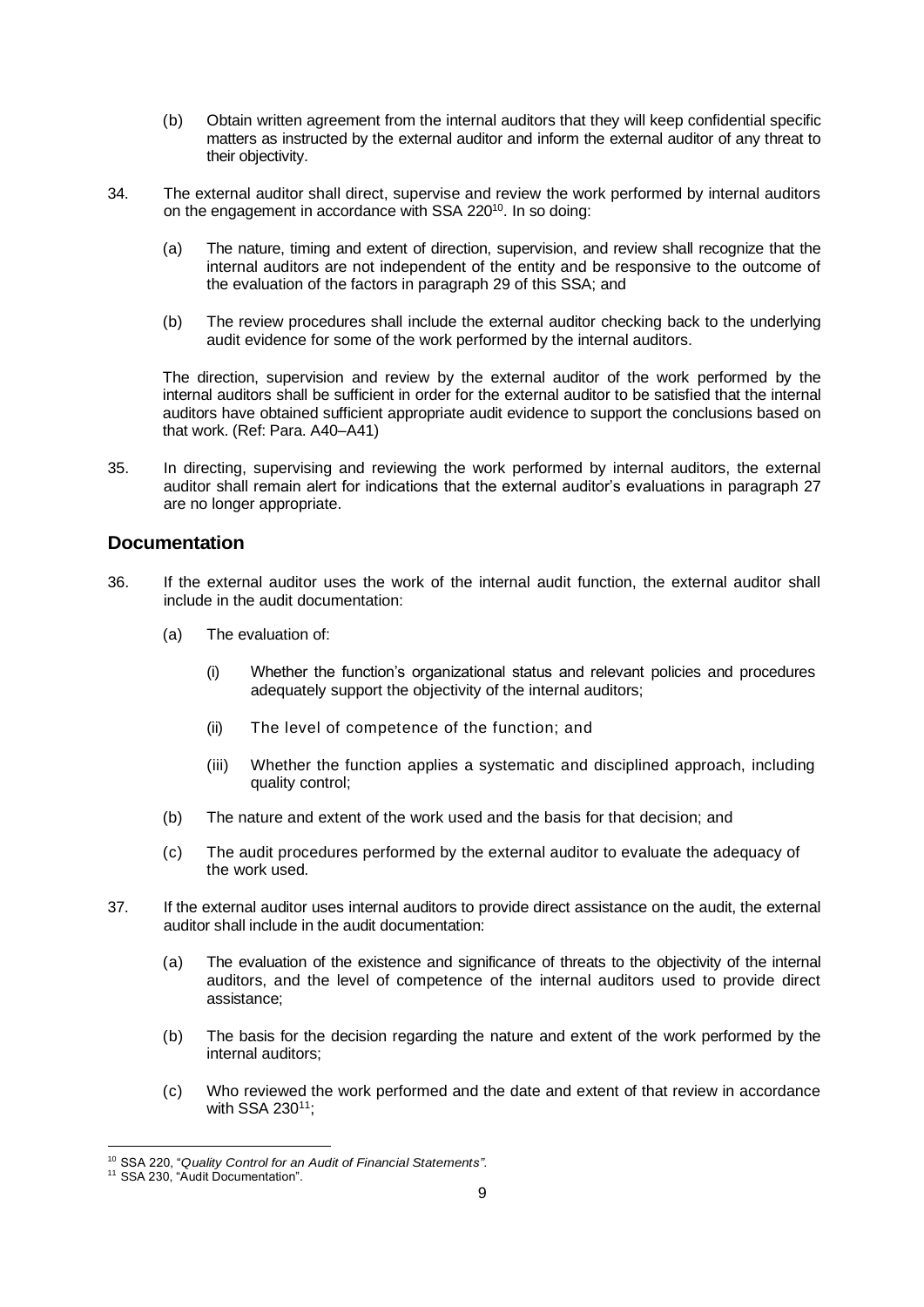- (d) The written agreements obtained from an authorized representative of the entity and the internal auditors under paragraph 33 of this SSA; and
- (e) The working papers prepared by the internal auditors who provided direct assistance on the audit engagement.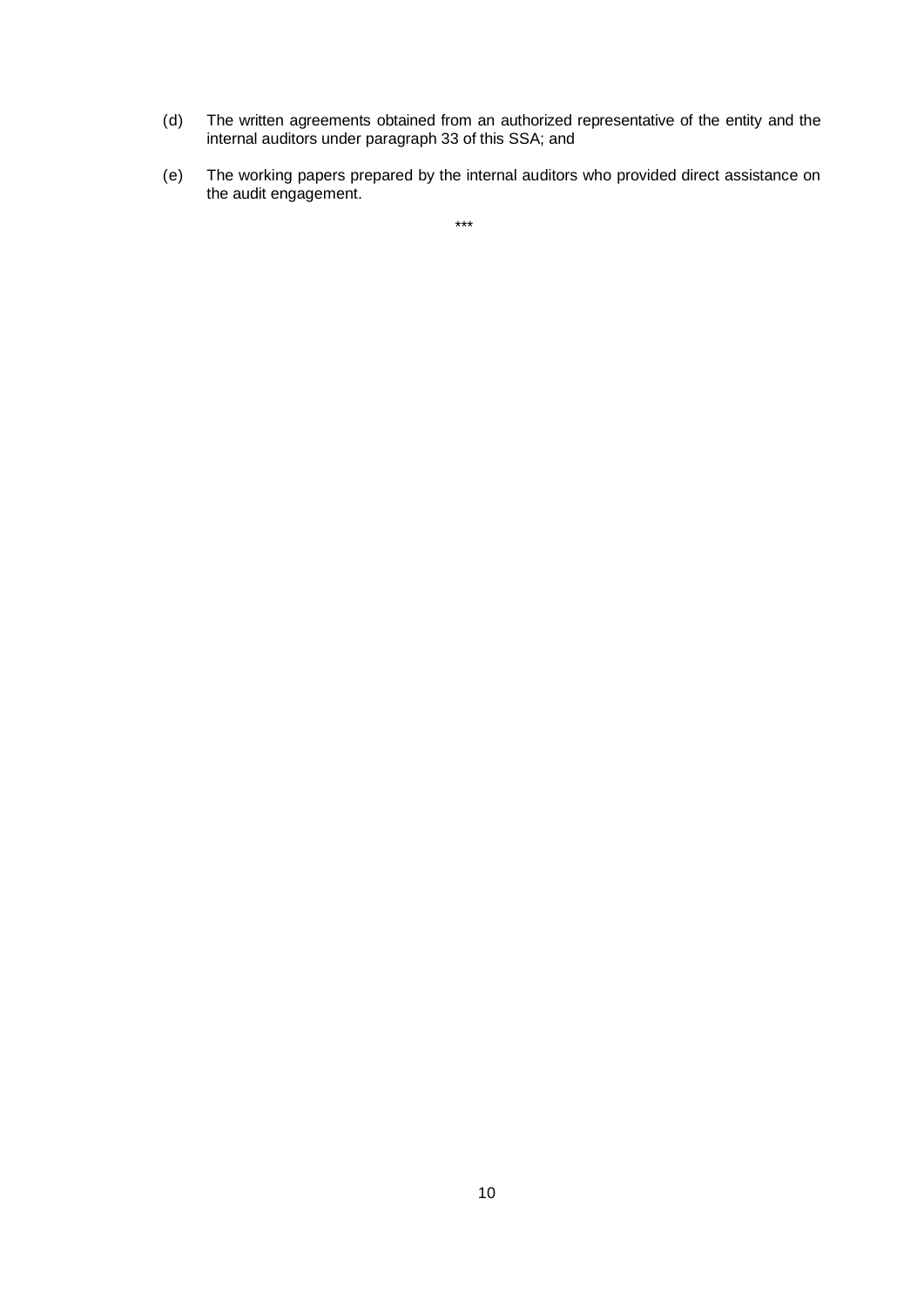# **Application and Other Explanatory Material**

# **Definition of Internal Audit Function** (Ref: Para. 2, 14(a))

A1. The objectives and scope of internal audit functions typically include assurance and consulting activities designed to evaluate and improve the effectiveness of the entity's governance processes, risk management and internal control such as the following:

#### *Activities Relating to Governance*

The internal audit function may assess the governance process in its accomplishment of objectives on ethics and values, performance management and accountability, communicating risk and control information to appropriate areas of the organization and effectiveness of communication among those charged with governance, external and internal auditors, and management.

#### *Activities Relating to Risk Management*

- The internal audit function may assist the entity by identifying and evaluating significant exposures to risk and contributing to the improvement of risk management and internal control (including effectiveness of the financial reporting process).
- The internal audit function may perform procedures to assist the entity in the detection of fraud.

#### *Activities Relating to Internal Control*

- Evaluation of internal control. The internal audit function may be assigned specific responsibility for reviewing controls, evaluating their operation and recommending improvements thereto. In doing so, the internal audit function provides assurance on the control. For example, the internal audit function might plan and perform tests or other procedures to provide assurance to management and those charged with governance regarding the design, implementation and operating effectiveness of internal control, including those controls that are relevant to the audit.
- Examination of financial and operating information. The internal audit function may be assigned to review the means used to identify, recognize, measure, classify and report financial and operating information, and to make specific inquiry into individual items, including detailed testing of transactions, balances and procedures.
- Review of operating activities. The internal audit function may be assigned to review the economy, efficiency and effectiveness of operating activities, including non-financial activities of an entity.
- Review of compliance with laws and regulations. The internal audit function may be assigned to review compliance with laws, regulations and other external requirements, and with management policies and directives and other internal requirements.
- A2. Activities similar to those performed by an internal audit function may be conducted by functions with other titles within an entity. Some or all of the activities of an internal audit function may also be outsourced to a third-party service provider. Neither the title of the function, nor whether it is performed by the entity or a third-party service provider, are sole determinants of whether or not the external auditor can use the work of the function. Rather, it is the nature of the activities; the extent to which the internal audit function's organizational status and relevant policies and procedures support the objectivity of the internal auditors; competence; and systematic and disciplined approach of the function that are relevant. References in this SSA to the work of the internal audit function include relevant activities of other functions or third-party providers that have these characteristics.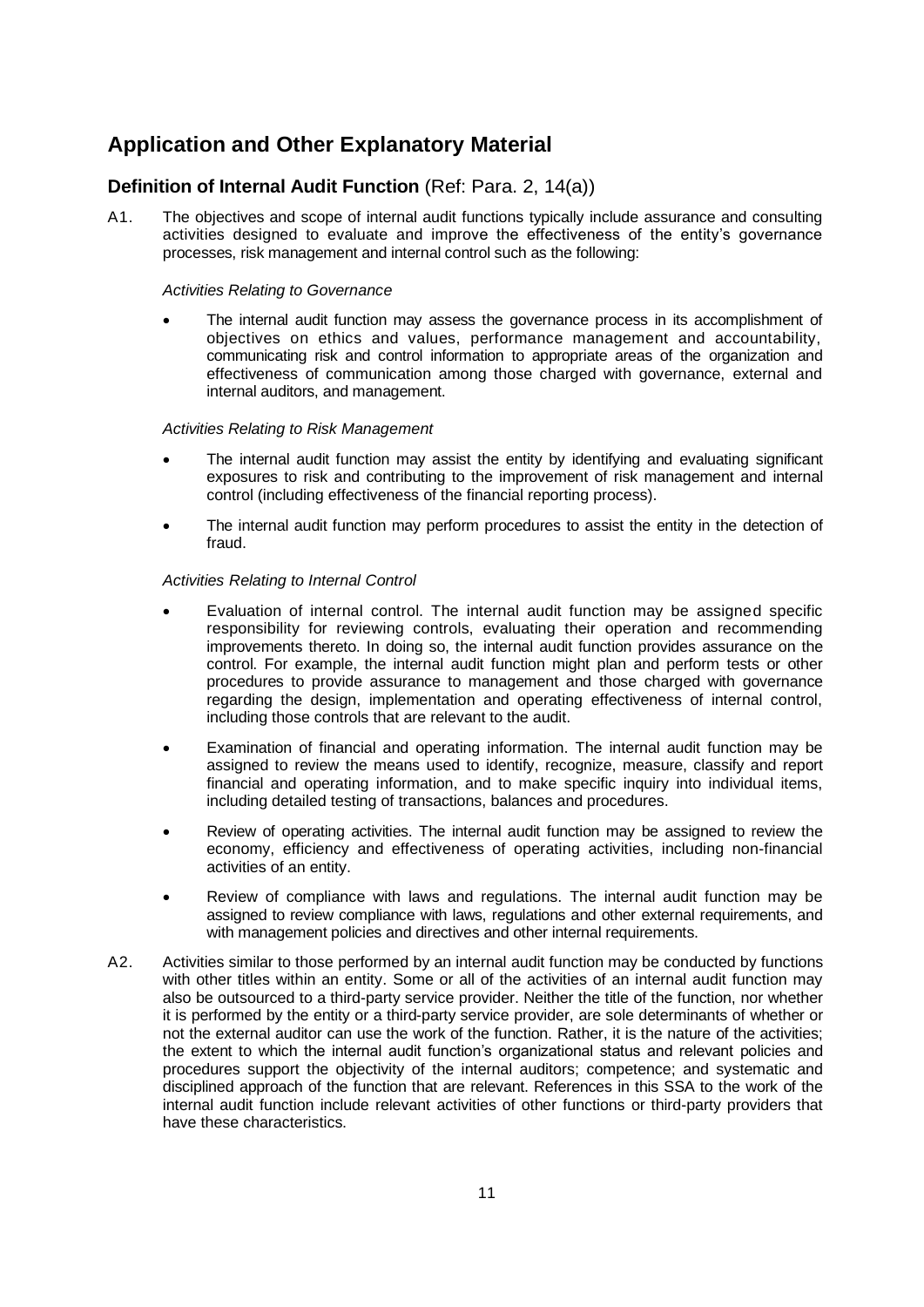- A3. In addition, those in the entity with operational and managerial duties and responsibilities outside of the internal audit function would ordinarily face threats to their objectivity that would preclude them from being treated as part of an internal audit function for the purpose of this SSA, although they may perform controls that can be tested in accordance with SSA 330<sup>12</sup>. For this reason, monitoring controls performed by an owner-manager would not be considered equivalent to an internal audit function.
- A4. While the objectives of an entity's internal audit function and the external auditor differ, the function may perform audit procedures similar to those performed by the external auditor in an audit of financial statements. If so, the external auditor may make use of the function for purposes of the audit in one or more of the following ways:
	- To obtain information that is relevant to the external auditor's assessments of the risks of material misstatement due to error or fraud. In this regard, SSA 315 (Revised 2021)<sup>13</sup> requires the external auditor to obtain an understanding of the nature of the internal audit function's responsibilities, its status within the organization, and the activities performed, or to be performed, and make inquiries of appropriate individuals within the internal audit function (if the entity has such a function); or
	- Unless prohibited, or restricted to some extent, by law or regulation, the external auditor, after appropriate evaluation, may decide to use work that has been performed by the internal audit function during the period in partial substitution for audit evidence to be obtained directly by the external auditor<sup>14</sup>.

In addition, unless prohibited, or restricted to some extent, by law or regulation, the external auditor may use internal auditors to perform audit procedures under the direction, supervision and review of the external auditor (referred to as "direct assistance" in this SSA)<sup>15</sup> .

### **Determining Whether, in Which Areas, and to What Extent the Work of the Internal Audit Function Can Be Used**

#### *Evaluating the Internal Audit Function*

#### Objectivity and Competence (Ref: Para. 15(a)–(b))

- A5. The external auditor exercises professional judgment in determining whether the work of the internal audit function can be used for purposes of the audit, and the nature and extent to which the work of the internal audit function can be used in the circumstances.
- A6. The extent to which the internal audit function's organizational status and relevant policies and procedures support the objectivity of the internal auditors and the level of competence of the function are particularly important in determining whether to use and, if so, the nature and extent of the use of the work of the function that is appropriate in the circumstances.
- A7. Objectivity refers to the ability to perform those tasks without allowing bias, conflict of interest or undue influence of others to override professional judgments. Factors that may affect the external auditor's evaluation include the following:
	- Whether the organizational status of the internal audit function, including the function's authority and accountability, supports the ability of the function to be free from bias, conflict of interest or undue influence of others to override professional judgments. For example, whether the internal audit function reports to those charged with governance or an officer with appropriate authority, or if the function reports to management, whether it has direct access to those charged with governance.

<sup>12</sup> See paragraph 10.

<sup>13</sup> SSA 315 (Revised 2021), paragraph 14(a).

<sup>14</sup> See paragraphs 15–25.

<sup>&</sup>lt;sup>15</sup> See paragraphs 26-35.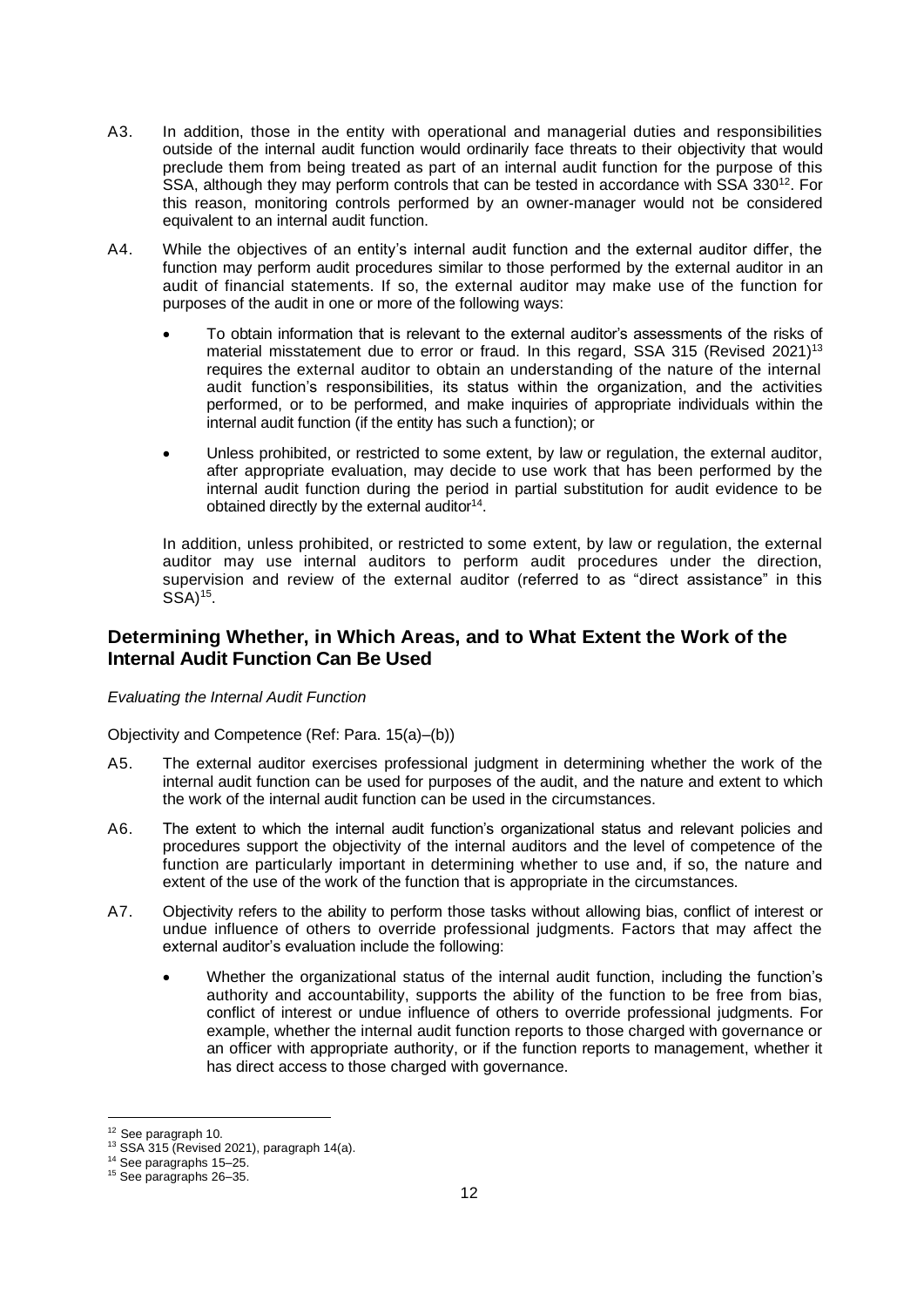- Whether the internal audit function is free of any conflicting responsibilities, for example, having managerial or operational duties or responsibilities that are outside of the internal audit function.
- Whether those charged with governance oversee employment decisions related to the internal audit function, for example, determining the appropriate remuneration policy.
- Whether there are any constraints or restrictions placed on the internal audit function by management or those charged with governance, for example, in communicating the internal audit function's findings to the external auditor.
- Whether the internal auditors are members of relevant professional bodies and their memberships obligate their compliance with relevant professional standards relating to objectivity, or whether their internal policies achieve the same objectives.
- A8. Competence of the internal audit function refers to the attainment and maintenance of knowledge and skills of the function as a whole at the level required to enable assigned tasks to be performed diligently and in accordance with applicable professional standards. Factors that may affect the external auditor's determination include the following:
	- Whether the internal audit function is adequately and appropriately resourced relative to the size of the entity and the nature of its operations.
	- Whether there are established policies for hiring, training and assigning internal auditors to internal audit engagements.
	- Whether the internal auditors have adequate technical training and proficiency in auditing. Relevant criteria that may be considered by the external auditor in making the assessment may include, for example, the internal auditors' possession of a relevant professional designation and experience.
	- Whether the internal auditors possess the required knowledge relating to the entity's financial reporting and the applicable financial reporting framework and whether the internal audit function possesses the necessary skills (for example, industry-specific knowledge) to perform work related to the entity's financial statements.
	- Whether the internal auditors are members of relevant professional bodies that oblige them to comply with the relevant professional standards including continuing professional development requirements.
- A9. Objectivity and competence may be viewed as a continuum. The more the internal audit function's organizational status and relevant policies and procedures adequately support the objectivity of the internal auditors and the higher the level of competence of the function, the more likely the external auditor may make use of the work of the function and in more areas. However, an organizational status and relevant policies and procedures that provide strong support for the objectivity of the internal auditors cannot compensate for the lack of sufficient competence of the internal audit function. Equally, a high level of competence of the internal audit function cannot compensate for an organizational status and policies and procedures that do not adequately support the objectivity of the internal auditors.

Application of a Systematic and Disciplined Approach (Ref: Para. 15(c))

- A10. The application of a systematic and disciplined approach to planning, performing, supervising, reviewing and documenting its activities distinguishes the activities of the internal audit function from other monitoring controls that may be performed within the entity.
- A11. Factors that may affect the external auditor's determination of whether the internal audit function applies a systematic and disciplined approach include the following: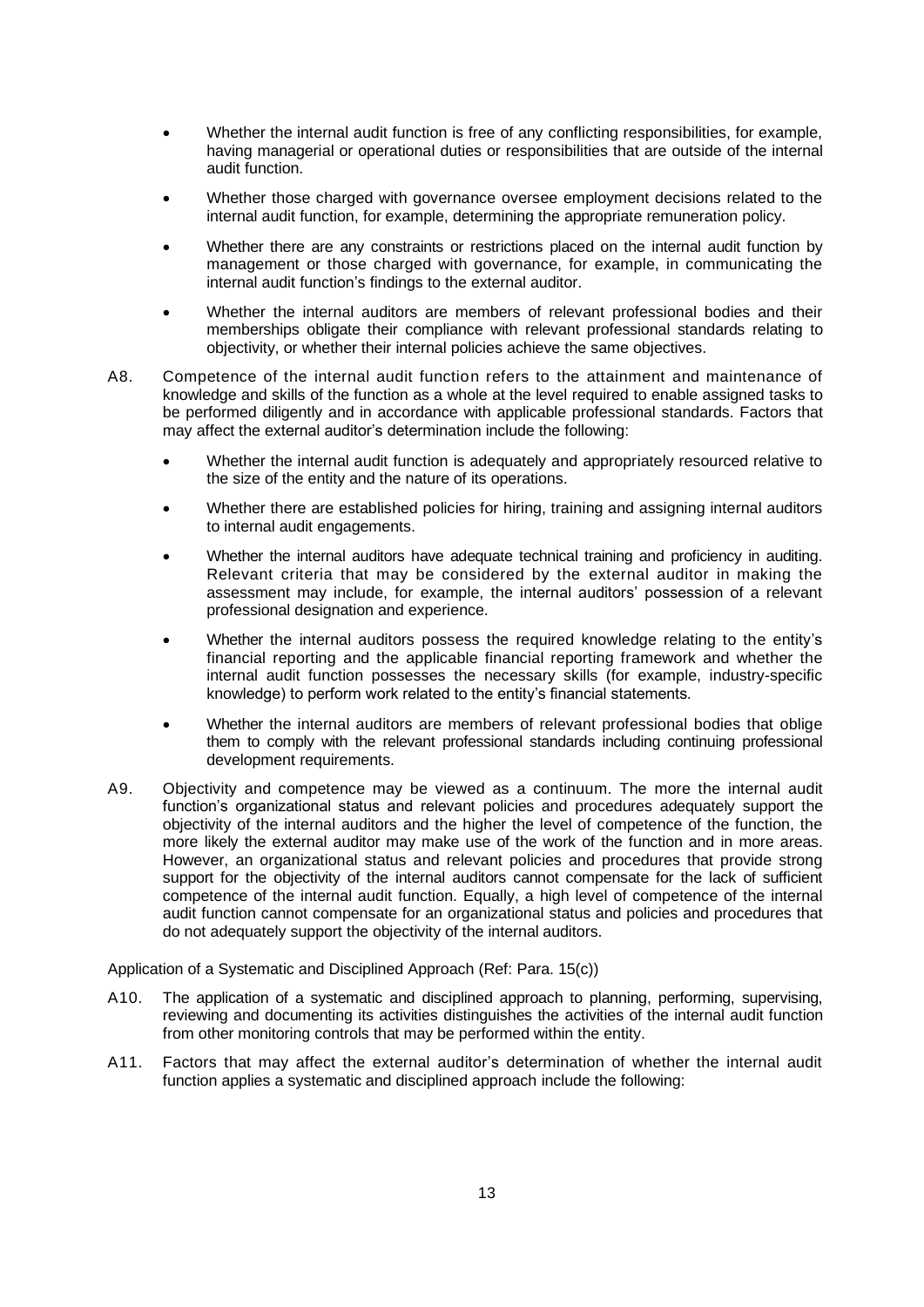- The existence, adequacy and use of documented internal audit procedures or guidance covering such areas as risk assessments, work programs, documentation and reporting, the nature and extent of which is commensurate with the size and circumstances of an entity.
- Whether the internal audit function has appropriate quality control policies and procedures, for example, such as those policies and procedures in SSQC 1<sup>16</sup> that would be applicable to an internal audit function (such as those relating to leadership, human resources and engagement performance) or quality control requirements in standards set by the relevant professional bodies for internal auditors. Such bodies may also establish other appropriate requirements such as conducting periodic external quality assessments.

Circumstances When Work of the Internal Audit Function Cannot Be Used (Ref: Para. 16)

- A12. The external auditor's evaluation of whether the internal audit function's organizational status and relevant policies and procedures adequately support the objectivity of the internal auditors, the level of competence of the internal audit function, and whether it applies a systematic and disciplined approach may indicate that the risks to the quality of the work of the function are too significant and therefore it is not appropriate to use any of the work of the function as audit evidence.
- A13. Consideration of the factors in paragraphs A7, A8 and A11 of this SSA individually and in aggregate is important because an individual factor is often not sufficient to conclude that the work of the internal audit function cannot be used for purposes of the audit. For example, the internal audit function's organizational status is particularly important in evaluating threats to the objectivity of the internal auditors. If the internal audit function reports to management, this would be considered a significant threat to the function's objectivity unless other factors such as those described in paragraph A7 of this SSA collectively provide sufficient safeguards to reduce the threat to an acceptable level.
- A14. In addition, the ACRA Code<sup>17</sup> states that a self-review threat is created when the external auditor or its network firm accepts an engagement to provide internal audit services to a financial statement audit client, and the results of those services will be used in conducting the audit. This is because of the possibility that the engagement team will use the results of the internal audit service without properly evaluating those results or without exercising the same level of professional skepticism as would be exercised when the internal audit work is performed by individuals who are not members of the firm. The ACRA Code<sup>18</sup> discusses the prohibitions that apply in certain circumstances and the threats and the safeguards that can be applied to reduce the threats to an acceptable level in other circumstances. The ACRA Code<sup>19</sup> also prohibits the external auditor or its network firm from providing internal audit services to a financial statement audit client that is a listed entity or a public company.

*Determining the Nature and Extent of Work of the Internal Audit Function that Can Be Used*

Factors Affecting the Determination of the Nature and Extent of the Work of the Internal Audit Function that Can Be Used (Ref: Para. 17–19)

A15. Once the external auditor has determined that the work of the internal audit function can be used for purposes of the audit, a first consideration is whether the planned nature and scope of the work of the internal audit function that has been performed, or is planned to be performed, is relevant to the overall audit strategy and audit plan that the external auditor has established in accordance with SSA 300<sup>20</sup>.

<sup>16</sup> Singapore Standard on Quality Control (SSQC) 1, "*Quality Control for Firms that Perform Audits and Reviews of Financial Statements, and Other Assurance and Related Services Engagements*".

<sup>17</sup> The Accounting and Corporate Regulatory Authority (ACRA) *Code of Professional Conduct and Ethics for Public Accountants and Accounting Entities* (ACRA Code), paragraphs 605.4 A2–605.4 A3.

<sup>18</sup> ACRA Code, paragraphs 605.1–R605.5.

<sup>19</sup> ACRA Code, Section 290.180A.

<sup>20</sup> SSA 300, "*Planning an Audit of Financial Statements*".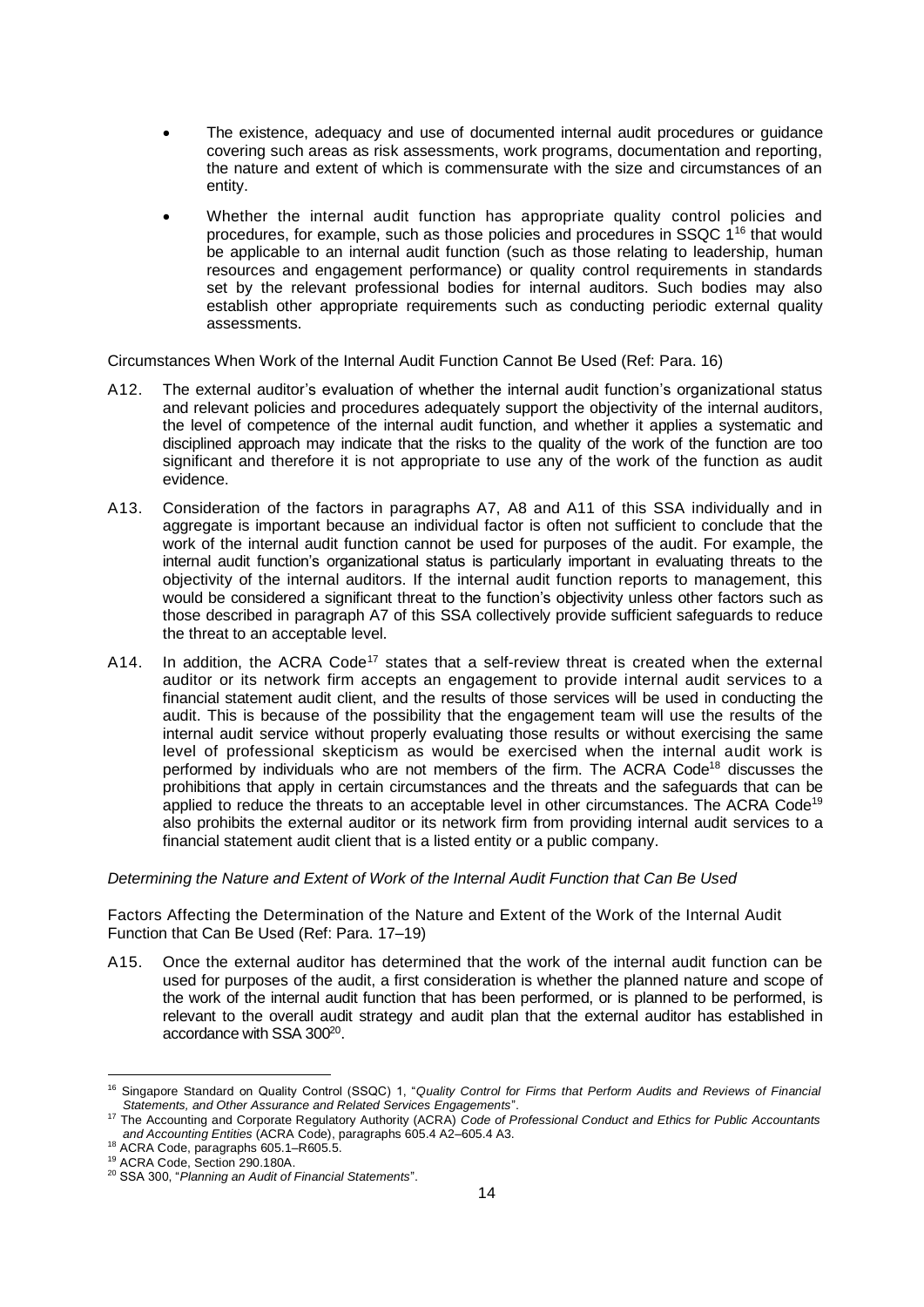- A16. Examples of work of the internal audit function that can be used by the external auditor include the following:
	- Testing of the operating effectiveness of controls.
	- Substantive procedures involving limited judgment.
	- Observations of inventory counts.
	- Tracing transactions through the information system relevant to financial reporting.
	- Testing of compliance with regulatory requirements.
	- In some circumstances, audits or reviews of the financial information of subsidiaries that are not significant components to the group (where this does not conflict with the requirements of SSA 600 $2<sup>1</sup>$ .
- A17. The external auditor's determination of the planned nature and extent of use of the work of the internal audit function will be influenced by the external auditor's evaluation of the extent to which the internal audit function's organizational status and relevant policies and procedures adequately support the objectivity of the internal auditors and the level of competence of the internal audit function in paragraph 18 of this SSA. In addition, the amount of judgment needed in planning, performing and evaluating such work and the assessed risk of material misstatement at the assertion level are inputs to the external auditor's determination. Further, there are circumstances in which the external auditor cannot use the work of the internal audit function for purpose of the audit as described in paragraph 16 of this SSA.

Judgments in planning and performing audit procedures and evaluating results (Ref: Para. 18(a), 30(a))

- A18. The greater the judgment needed to be exercised in planning and performing the audit procedures and evaluating the audit evidence, the external auditor will need to perform more procedures directly in accordance with paragraph 18 of this SSA, because using the work of the internal audit function alone will not provide the external auditor with sufficient appropriate audit evidence.
- A19. Since the external auditor has sole responsibility for the audit opinion expressed, the external auditor needs to make the significant judgments in the audit engagement in accordance with paragraph 18. Significant judgments include the following:
	- Assessing the risks of material misstatement;
	- Evaluating the sufficiency of tests performed;
	- Evaluating the appropriateness of management's use of the going concern assumption;
	- Evaluating significant accounting estimates; and
	- Evaluating the adequacy of disclosures in the financial statements, and other matters affecting the auditor's report.

Assessed risk of material misstatement (Ref: Para. 18(b))

A20. For a particular account balance, class of transaction or disclosure, the higher an assessed risk of material misstatement at the assertion level, the more judgment is often involved in planning and performing the audit procedures and evaluating the results thereof. In such circumstances, the external auditor will need to perform more procedures directly in accordance with paragraph 18 of this SSA, and accordingly, make less use of the work of the internal audit function in obtaining sufficient appropriate audit evidence. Furthermore, as explained in SSA 200 $^{22}$ , the higher the assessed risks of material misstatement, the more persuasive the audit evidence required by the external auditor will need to be, and, therefore, the external auditor will need to perform

<sup>21</sup> SSA 600, "*Special Considerations—Audits of Group Financial Statements (Including the Work of Component Auditors)*".

 $22$  SSA 200, paragraph A29.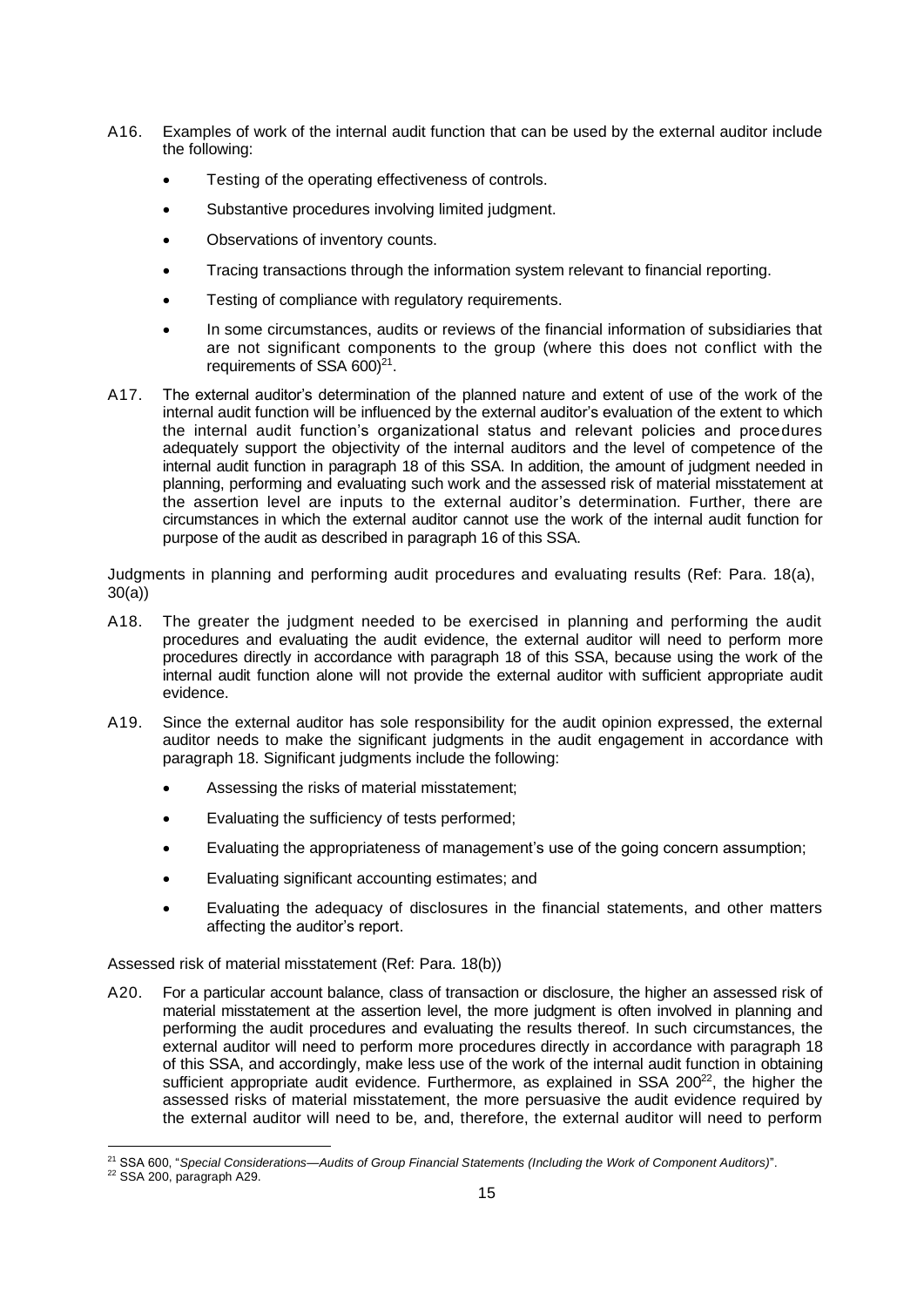more of the work directly.

- A21. As explained in SSA 315 (Revised 2021)<sup>23</sup>, significant risks are risks assessed close to the upper end of the spectrum of inherent risk and therefore the external auditor's ability to use the work of the internal audit function in relation to significant risks will be restricted to procedures that involve limited judgment. In addition, where the risks of material misstatement is other than low, the use of the work of the internal audit function alone is unlikely to reduce audit risk to an acceptably low level and eliminate the need for the external auditor to perform some tests directly.
- A22. Carrying out procedures in accordance with this SSA may cause the external auditor to reevaluate the external auditor's assessment of the risks of material misstatement. Consequently, this may affect the external auditor's determination of whether to use the work of the internal audit function and whether further application of this SSA is necessary.

Communication with Those Charged with Governance (Ref: Para. 20)

A23. In accordance with SSA  $260^{24}$ , the external auditor is required to communicate with those charged with governance an overview of the planned scope and timing of the audit. The planned use of the work of the internal audit function is an integral part of the external auditor's overall audit strategy and is therefore relevant to those charged with governance for their understanding of the proposed audit approach.

### **Using the Work of the Internal Audit Function**

*Discussion and Coordination with the Internal Audit Function* (Ref: Para. 21)

- A24. In discussing the planned use of their work with the internal audit function as a basis for coordinating the respective activities, it may be useful to address the following:
	- The timing of such work.
	- The nature of the work performed.
	- The extent of audit coverage.
	- Materiality for the financial statements as a whole (and, if applicable, materiality level or levels for particular classes of transactions, account balances or disclosures), and performance materiality.
	- Proposed methods of item selection and sample sizes.
	- Documentation of the work performed.
	- Review and reporting procedures.
- A25. Coordination between the external auditor and the internal audit function is effective when, for example:
	- Discussions take place at appropriate intervals throughout the period
	- The external auditor informs the internal audit function of significant matters that may affect the function.
	- The external auditor is advised of and has access to relevant reports of the internal audit function and is informed of any significant matters that come to the attention of the function when such matters may affect the work of the external auditor so that the external auditor is able to consider the implications of such matters for the audit engagement.
- A26. SSA 200<sup>25</sup> discusses the importance of the auditor planning and performing the audit with professional skepticism, including being alert to information that brings into question the reliability of documents and responses to inquiries to be used as audit evidence. Accordingly,

 $23$  SSA 315 (Revised 2021), paragraph 12(I).

<sup>24</sup> SSA 260, paragraph 15.

 $25$  SSA 200, paragraphs 15 and A18.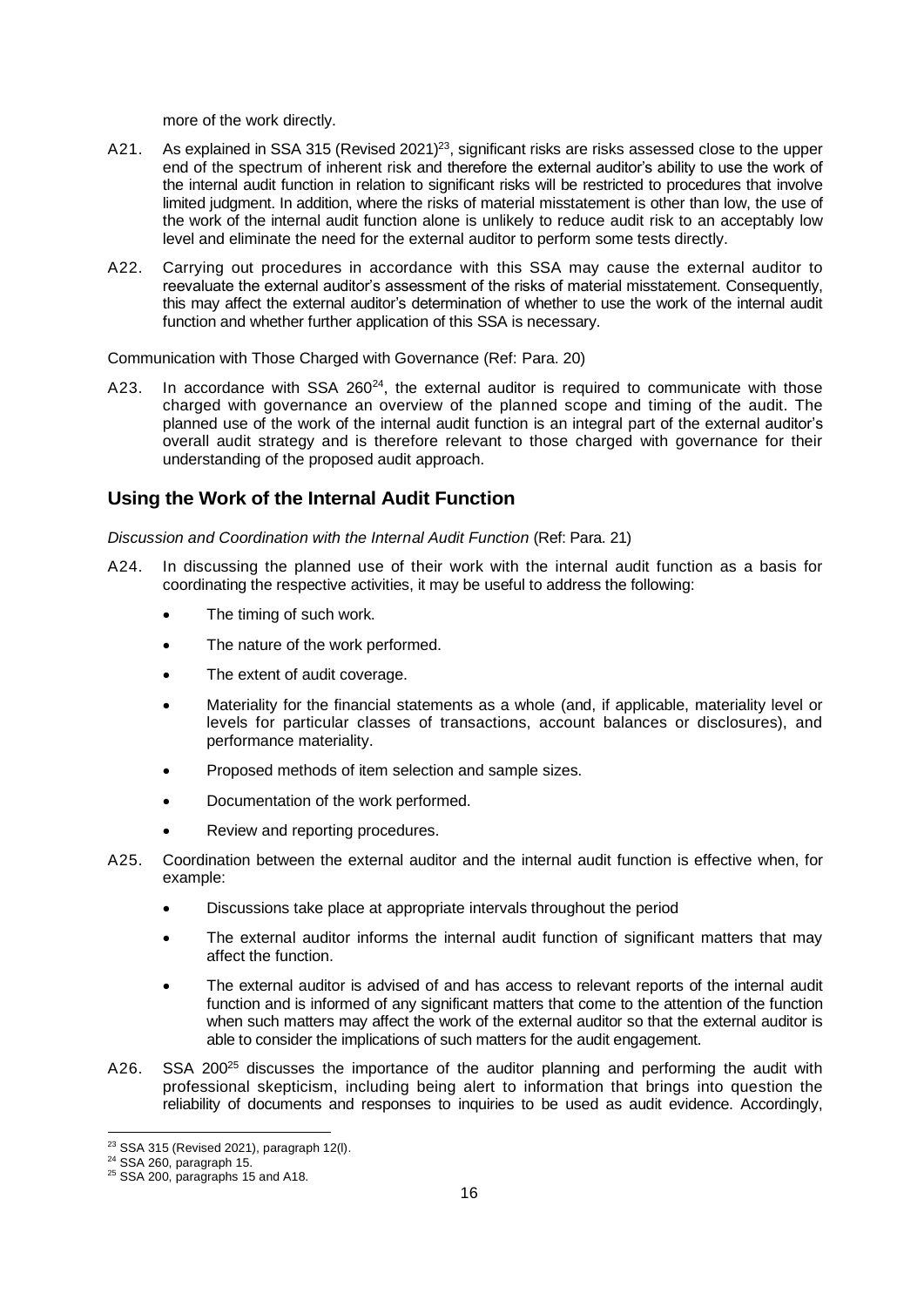communication with the internal audit function throughout the engagement may provide opportunities for internal auditors to bring matters that may affect the work of the external auditor to the external auditor's attention $^{26}$ . The external auditor is then able to take such information into account in the external auditor's identification and assessment of risks of material misstatement. In addition, if such information may be indicative of a heightened risk of a material misstatement of the financial statements or may be regarding any actual, suspected or alleged fraud, the external auditor can take this into account in the external auditor's identification of risk of material misstatement due to fraud in accordance with SSA  $240^{27}$ .

#### *Procedures to Determine the Adequacy of Work of the Internal Audit Function (Ref: Para. 23–24)*

- A27. The external auditor's audit procedures on the body of work of the internal audit function as a whole that the external auditor plans to use provide a basis for evaluating the overall quality of the function's work and the objectivity with which it has been performed.
- A28. The procedures the external auditor may perform to evaluate the quality of the work performed and the conclusions reached by the internal audit function, in addition to reperformance in accordance with paragraph 24, include the following:
	- Making inquiries of appropriate individuals within the internal audit function.
	- Observing procedures performed by the internal audit function.
	- Reviewing the internal audit function's work program and working papers.
- A29. The more judgment involved, the higher the assessed risk of material misstatement, the less the internal audit function's organizational status and relevant policies and procedures adequately support the objectivity of the internal auditors, or the lower the level of competence of the internal audit function, the more audit procedures are needed to be performed by the external auditor on the overall body of work of the function to support the decision to use the work of the function in obtaining sufficient appropriate audit evidence on which to base the audit opinion.

#### Reperformance (Ref: Para. 24)

A30. For purposes of this SSA, reperformance involves the external auditor's independent execution of procedures to validate the conclusions reached by the internal audit function. This objective may be accomplished by examining items already examined by the internal audit function or, where it is not possible to do so, the same objective may also be accomplished by examining sufficient other similar items not actually examined by the internal audit function. Reperformance provides more persuasive evidence regarding the adequacy of the work of the internal audit function compared to other procedures the external auditor may perform in paragraph A28. While it is not necessary for the external auditor to do reperformance in each area of work of the internal audit function that is being used, some reperformance is required on the body of work of the internal audit function as a whole that the external auditor plans to use in accordance with paragraph 24. The external auditor is more likely to focus reperformance in those areas where more judgment was exercised by the internal audit function in planning, performing and evaluating the results of the audit procedures and in areas of higher risk of material misstatement.

<sup>&</sup>lt;sup>26</sup> SSA 315 (Revised 2021), paragraph A118.

<sup>27</sup> SSA 315 (Revised 2021), Appendix 4 paragraph 5 in relation to SSA 240, "*The Auditor's Responsibilities Relating to Fraud in an Audit of Financial Statements*".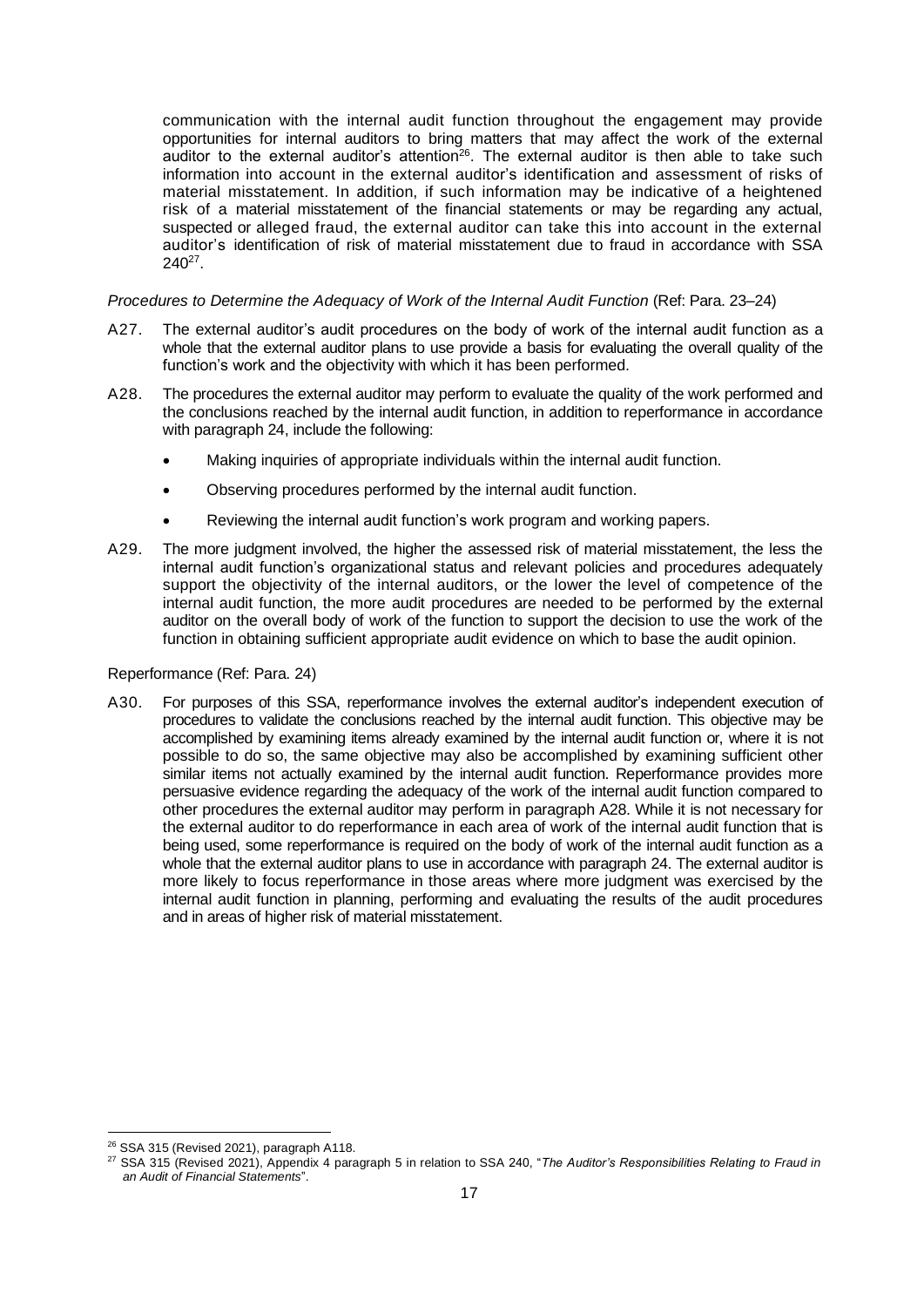## **Determining Whether, in Which Areas and to What Extent Internal Auditors Can Be Used to Provide Direct Assistance**

*Determining Whether Internal Auditors Can Be Used to Provide Direct Assistance for Purposes of the Audit* (Ref: Para. 5, 26–28)

- A31. In jurisdictions where the external auditor is prohibited by law or regulation from using internal auditors to provide direct assistance, it is relevant for the group auditors to consider whether the prohibition also extends to component auditors and, if so, to address this in the communication to the component auditors<sup>28</sup>.
- A32. As stated in paragraph A7 of this SSA, objectivity refers to the ability to perform the proposed work without allowing bias, conflict of interest or undue influence of others to override professional judgments. In evaluating the existence and significance of threats to the objectivity of an internal auditor, the following factors may be relevant:
	- The extent to which the internal audit function's organizational status and relevant policies and procedures support the objectivity of the internal auditors<sup>29</sup>.
	- Family and personal relationships with an individual working in, or responsible for, the aspect of the entity to which the work relates.
	- Association with the division or department in the entity to which the work relates.
	- Significant financial interests in the entity other than remuneration on terms consistent with those applicable to other employees at a similar level of seniority.

Material issued by relevant professional bodies for internal auditors may provide additional useful guidance.

- A33. There may also be some circumstances in which the significance of the threats to the objectivity of an internal auditor is such that there are no safeguards that could reduce them to an acceptable level. For example, because the adequacy of safeguards is influenced by the significance of the work in the context of the audit, paragraph 30 (a) and (b) prohibits the use of internal auditors to provide direct assistance in relation to performing procedures that involve making significant judgments in the audit or that relate to higher assessed risks of material misstatement where the judgment required in performing the relevant audit procedures or evaluating the audit evidence gathered is more than limited. This would also be the case where the work involved creates a selfreview threat, which is why internal auditors are prohibited from performing procedures in the circumstances described in paragraph 30 (c) and (d).
- A34. In evaluating the level of competence of an internal auditor, many of the factors in paragraph A8 of this SSA may also be relevant, applied in the context of individual internal auditors and the work to which they may be assigned.

*Determining the Nature and Extent of Work that Can Be Assigned to Internal Auditors Providing Direct Assistance* (Ref: Para. 29–31)

- A35. Paragraphs A15–A22 of this SSA provide relevant guidance in determining the nature and extent of work that may be assigned to internal auditors.
- A36. In determining the nature of work that may be assigned to internal auditors, the external auditor is careful to limit such work to those areas that would be appropriate to be assigned. Examples of activities and tasks that would not be appropriate to use internal auditors to provide direct assistance include the following:
	- Discussion of fraud risks. However, the external auditors may make inquiries of internal auditors about fraud risks in the organization in accordance with SSA 315 (Revised 2021) 30 .

<sup>28</sup> SSA 600, paragraph 40(b).

<sup>29</sup> See paragraph A7.

 $30$  SSA 315 (Revised 2021), paragraph 14(a).